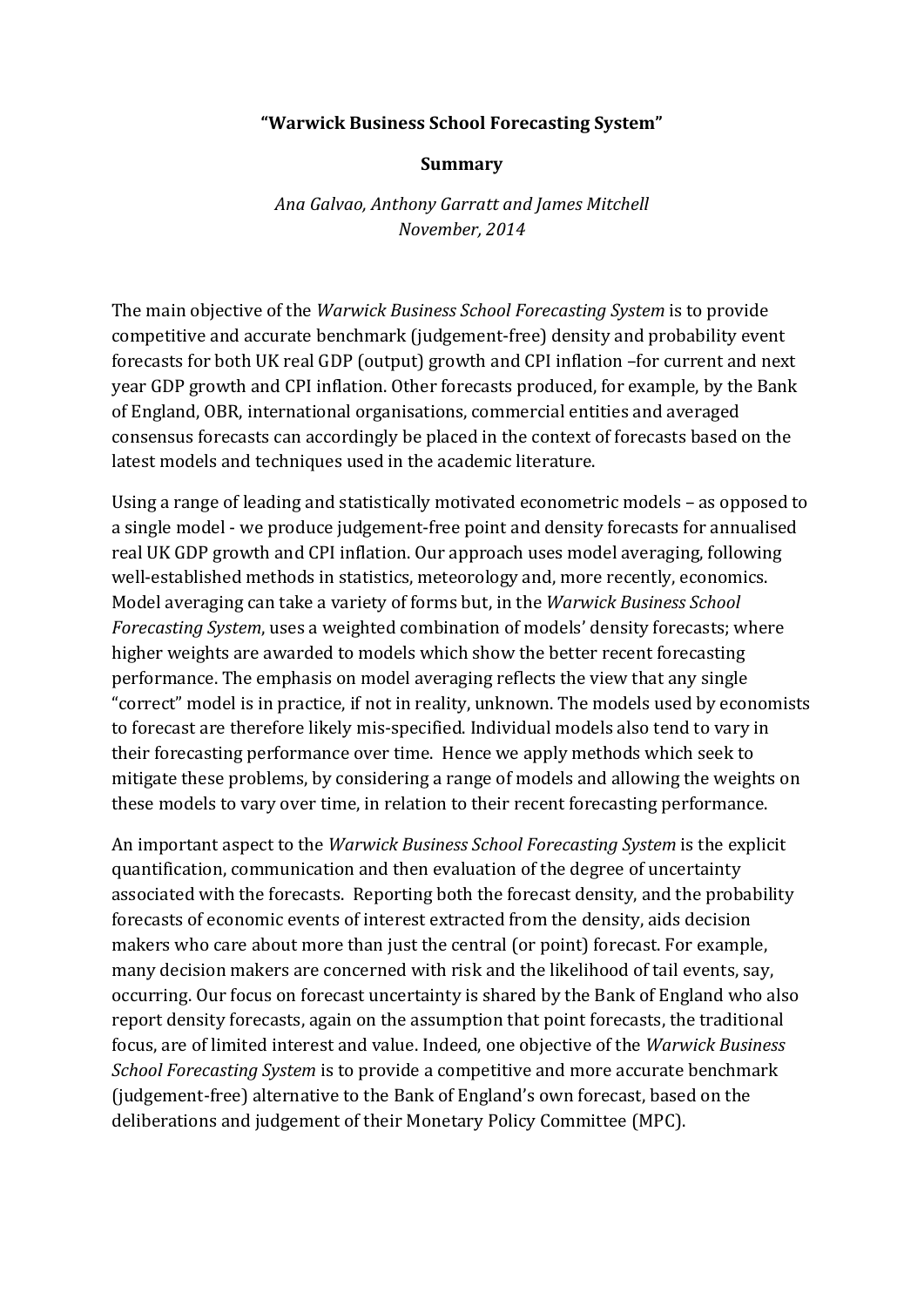# **The Choice of Forecasting Models**

We take a combination of density forecasts produced from a range of leading models used in the academic (macro-econometrics) literature. These range from simple univariate models, known to often forecast well, through to multivariate statistical models with time-varying parameters. Importantly, we find that taking such combinations provides robustness to structural breaks; and is insurance against selecting the `wrong' single model in real-time. The combinations can also be seen to approximate nonlinear specifications.

The five models we consider are:

- (1) A single equation autoregressive model for output growth or inflation.
- (2) A mixed data sampling (MIDAS) approach which consists of time-series regressions that allow for the use of time-series sampled at different frequencies. We use quarterly autoregressive terms for output growth and inflation combined with the following monthly predictors: industrial production, consumer confidence, employment, unemployment rate, consumer confidence, house prices, stock prices, real exchange rate, home sales, 3-month treasury rate, term spread (10 year –3-month), retail prices and oil prices.
- (3) A medium size Bayesian Vector Auto-Regression (BVAR) of 15 variables, comprising the 13 monthly predictor variables used in the MIDAS approach (measured at a quarterly frequency), plus output growth and inflation.
- (4) A second macro variable BVAR of 7 variables, comprising 5 macroeconomic predictors: aggregate consumption, investment, hours, real wages (unit labour costs) and the Bank Rate, plus output growth and inflation.
- (5) A three variable (output growth, inflation and interest rates) time-varying parameter VAR model with stochastic volatility in the errors.

We describe each model in more detail in Appendix 1 below.

The *WBS Forecasting System* then takes a weighted combination of the density forecasts produced from each of these five models. In order both to estimate these weights and to establish the historical performance of the *System* we undertake a series of recursive out-of-sample simulations. These are designed to mimic real-time use of the *System*.

Specifically, we run each of the five models as if in real-time, using (so-called "realtime") data which would have been the data actually available at the time the forecast was made. The parameters of the models are estimated using a recursive, expanding sample window. Forecasts, up to eight quarters ahead, are then produced once a quarter, towards the end of the second month of each calendar quarter when the ONS publish their "Second Estimate of GDP". This means that the *System* forecasts are conditioned on these latest official GDP, consumption and investment data.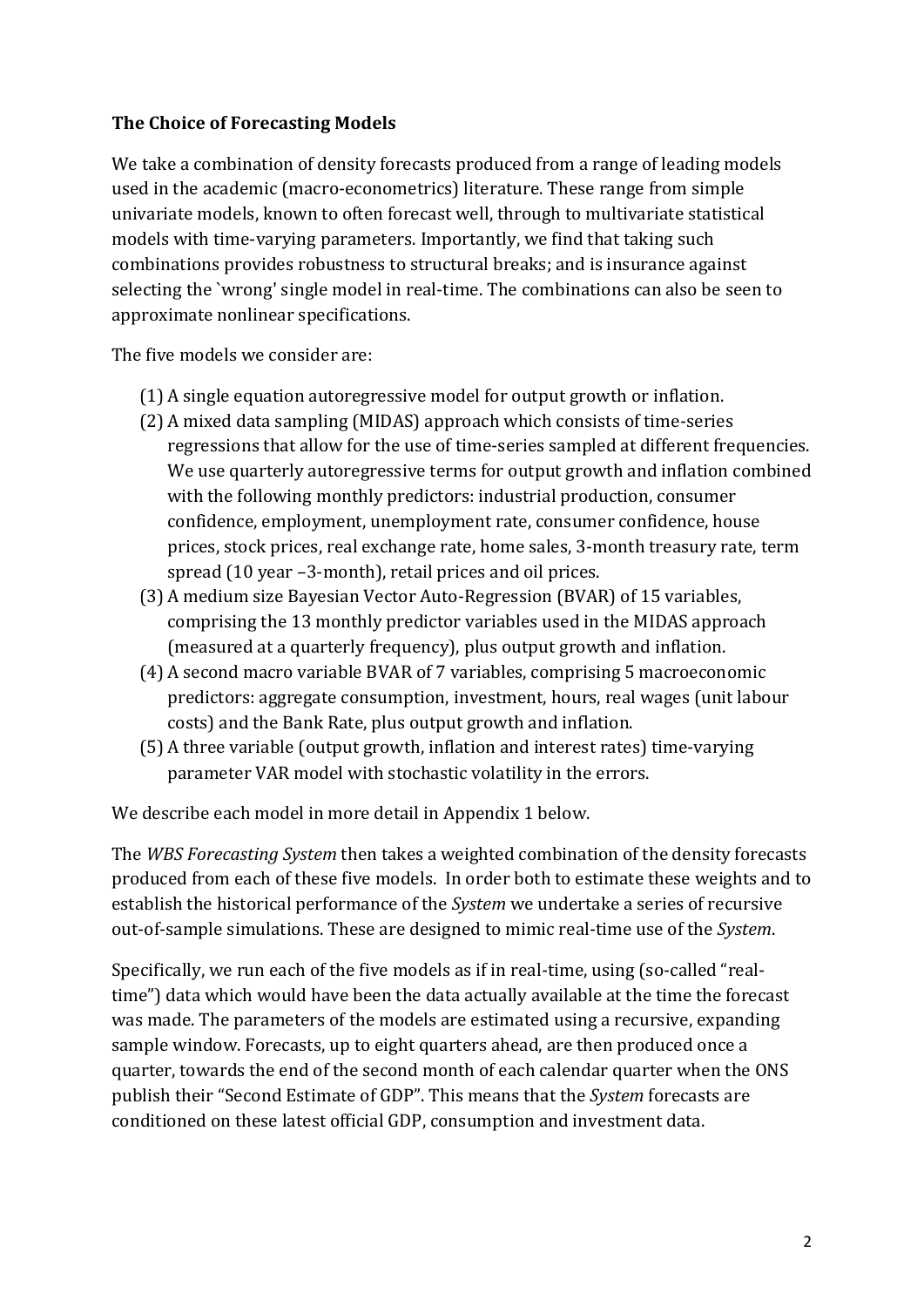Combinations of the density forecasts from the five models are produced recursively, each quarter, from 1999Q1-2012Q3 and then evaluated against the subsequently observed outcomes. As the GDP or output growth data are revised over time, there is an issue about how we measure the "outcome". Consistent with above, we choose to use the second monthly estimate (that is, the value published by the ONS two months after the end of the quarter of interest) on the assumption that this estimate is more reliable than the ONS's "preliminary" estimate published a month earlier.

To produce the combined density forecasts we use the "linear opinion pool". This is a weighted linear average of the forecast densities from each of the five models. The weight on each model is either estimated - to reflect the accuracy of that model's density forecast (we use the logarithmic score, see below, as a measure of "accuracy") - or is set equal to 1/5 so that each model receives the same weight. The weights calculated using the logarithmic scores have the feature that they evolve over time, allowing for different models to have time-varying effects on the combined density forecast. Equal-weighted combinations have been found, in many applications, to be tough to beat.

Our interest is then not in the density forecasts from the individual models, but, for robustness, in the density forecasts from the combined system. We use the combined density forecasts to make probabilistic statements.

Below we provide an assessment and evaluation of the historical performance of the combined density forecast (labelled WBS), based on these out-of-sample simulations. An accompanying academic paper provides full details.

## **Evaluation of WBS Density Forecasts**

In order to evaluate the density forecasts (or predictive distributions) we compute the logarithmic score, a well-known "scoring rule" used to measure the accuracy of a density forecast. A scoring rule measures the quality of a probability forecast by assigning a numerical score based on the forecast and the subsequently observed "outcome"; where the emphasis is on relative performance, such that competing forecasts can be ranked. Specifically, the logarithmic score is defined as the logarithm of the density forecast of a random variable (in our case output growth or inflation) evaluated at the observed outcome. Intuitively, if the probability of observing the observed outcome is high, then the logarithmic score will also be high. As such the statistic has a positive orientation - higher scores are better, and since (as is the case here) the logarithm of the forecast density is typically negative, scores with smaller absolute values are better.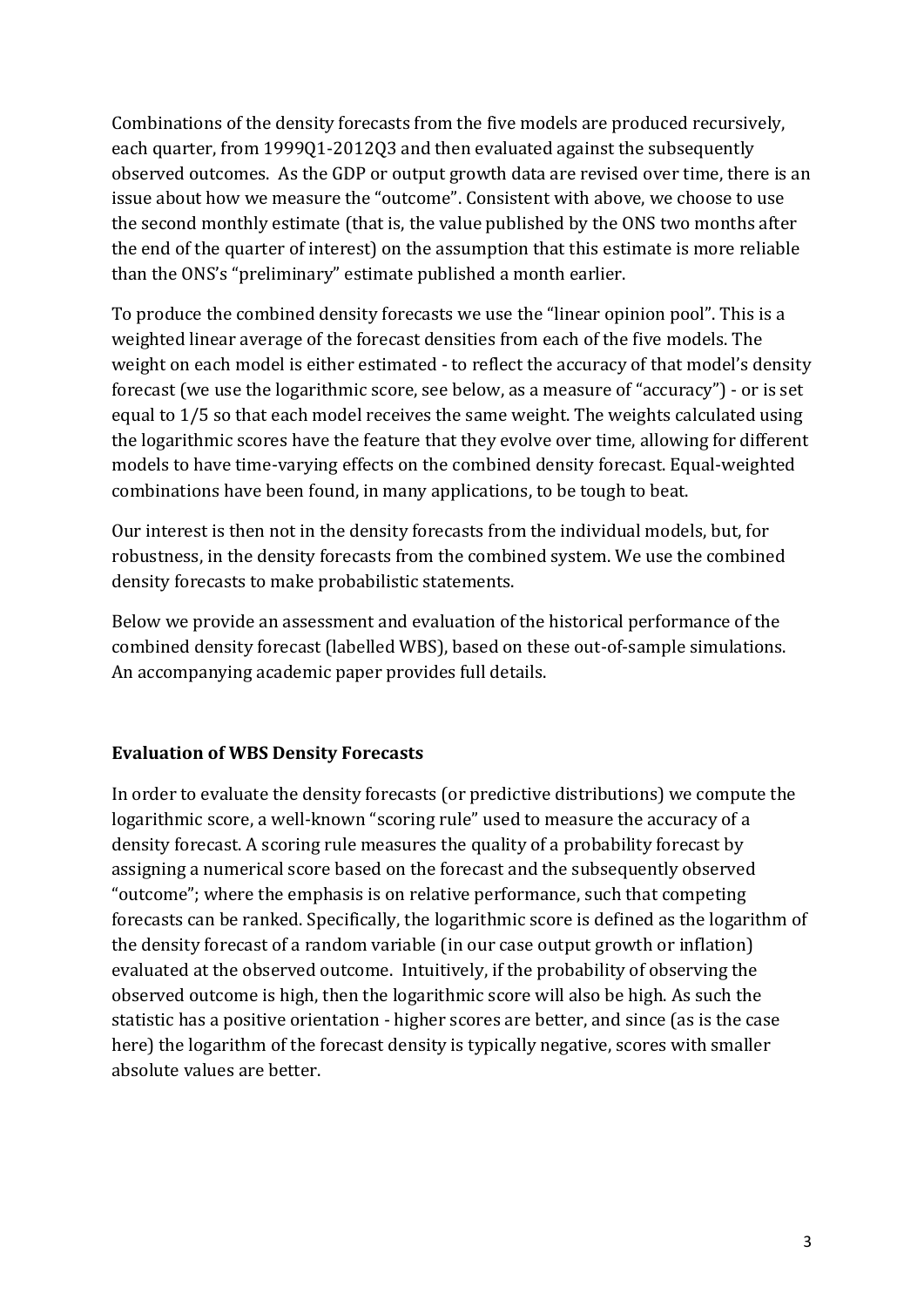#### **Table 1: Logarithmic Scores of the Forecast Densities**

#### Table 1a: Output Growth

|         | 1999Q1-2012Q3 |            |            | 1999-2013                 |            |
|---------|---------------|------------|------------|---------------------------|------------|
|         |               |            |            | (calendar year forecasts) |            |
|         | No Change     | <b>BoE</b> | <b>WBS</b> | No Change                 | WBS        |
| $h=1$   | $-1.31$       | $-0.99**$  | $-0.83***$ | $-1.25$                   | $-0.42***$ |
| $h = 4$ | $-2.71$       | $-2.32$    | $-2.06**$  | $-2.51$                   | $-1.48$    |
| $h=8$   | $-2.69$       | $-3.07$    | $-2.37$    | $-2.34$                   | $-2.24$    |

(Observed outcome data: second monthly release of real GDP growth)

### Table 1b: CPI Inflation

|         | 2004Q1-2012Q3 |            |            | 1999-2013                 |            |
|---------|---------------|------------|------------|---------------------------|------------|
|         |               |            |            | (calendar year forecasts) |            |
|         | No Change     | <b>BoE</b> | <b>WBS</b> | No Change                 | <b>WBS</b> |
| $h=1$   | $-0.95$       | $-0.06***$ | $-0.47**$  | $-0.17$                   | $0.51*$    |
| $h = 4$ | $-1.83$       | $-1.62$    | $-1.71*$   | -1.51                     | $-0.82$    |
| $h = 8$ | -1.89         | $-1.95$    | $-1.65$    | $-1.70$                   | $-1.43$    |

*Notes:* No change forecasts are computed assuming that expected future values are as current values, and the density is computed by bootstrapping using past forecast errors, varying with the forecast horizon. The Bank of England's density forecasts are two-piece normal densities, assuming market interest rates, as published on the Bank's website. h=1 is the current quarter nowcast/forecast. More accurate forecasters have higher scores. \*, \*\*, \*\*\* means that the forecaster is statistically more accurate than the no change (random walk) forecast at the 10%, 5% and 1% significance levels.

Table 1 reports the logarithmic scores for the no change (so-called random walk), Bank of England and WBS forecast densities. For both output growth and inflation we report two sets of numbers for the logarithmic score. In the first three columns of each table we evaluate the quarterly density forecasts for output growth and inflation (against the quarterly outcomes) and, accordingly, we can compare our forecasts directly with those from the MPC at the Bank of England. In the last two columns we evaluate the calendar year density forecasts of annual output growth or inflation. The accompanying research paper provides a more detailed set of evaluation results using the quarterly forecasts, where we have more data observations.

The Table shows that the WBS forecasts outperform (have a higher score than) the no change forecast (a useful benchmark) for all horizons and both variables, but statistically significant gains are only found for the one quarter (h=1) and one-yearahead (h=4) forecasts. WBS predictive densities of output growth and inflation score better than the Bank of England's, except when predicting current quarter inflation  $(h=1)$ .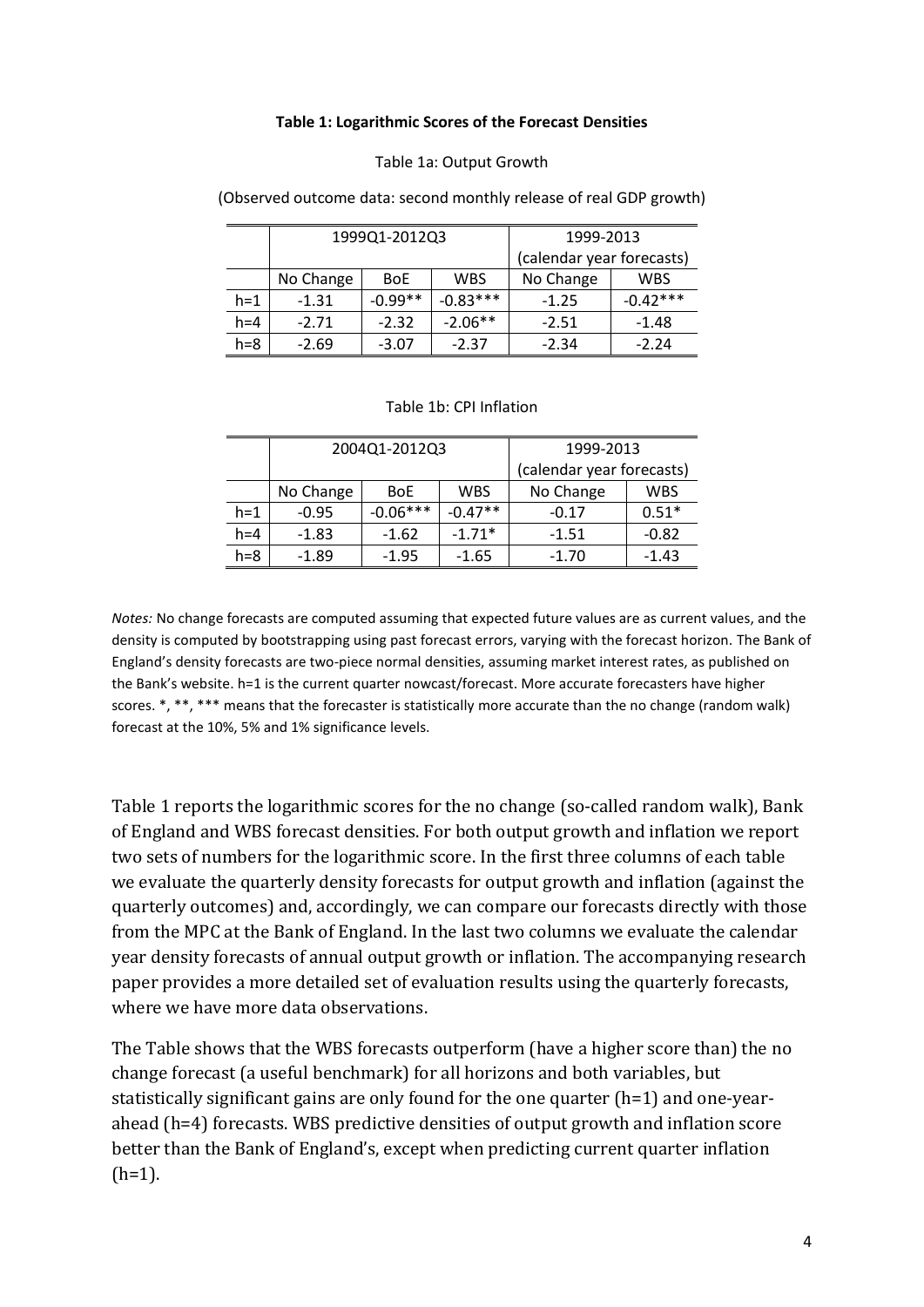A second means of evaluating the quality of these forecast densities is via visual inspection of the histogram of the Probability Integral Transforms (PITs). The PIT is the cumulative density function corresponding to the forecast densities evaluated at the observed outcome. As such the sequence of PITs is defined to take values between zero and one, where the histogram is uniform when the forecast density is equal to the true (but unknown) density. The PIT histogram of a "well-calibrated" density forecast should look uniform over time.

For the WBS combined density forecast and the Bank of England, Figures 1 and 2 plot the PIT values for quarterly output growth and inflation - for forecast horizons  $h=1, 4$ and 8 (h=number of quarters ahead).

For output growth a well-calibrated density should have uniform PITs, implying that each of the 10 bins or intervals (0 through to 1 in size jumps of 0.1) should contain approximately 5 observations (we have 54 observations in our evaluation period). Visual inspection of Figure 1 suggests that the PITs appear more uniform, for all horizons, for the WBS density than the Bank of England. However, the figures suggest that the WBS densities tend to over-estimate the likelihood of high levels of output growth. The Bank of England was even more optimistic, as evidenced by their PIT plots having even more mass towards the left of the distribution.

For inflation we should expect a well-calibrated density forecast to have approximately 3 observations per bin/interval (as we have only 34 observations in the evaluation period, given the shorter period over which the Bank of England forecasts are available). Looking at Figure 2, the PITs for the *WBS system* appear to be more uniform, for all forecast horizons considered, than the Bank of England's forecast densities. In particular, the WBS forecasts were less likely to under-predict inflation than the Bank of England at longer horizons.

Formal statistical tests of the properties of the PIT values in Figures 1 and 2 (available in the accompanying academic paper) confirm this visual assessment.

In in this note we summarise the properties and performance of the *Warwick Business School Forecasting System*. The evaluation results support the use of the *System* as a means of producing well-calibrated, but judgement-free, predictive densities. As such we recommend that the *System's* forecasts for current and next year GDP growth and CPI inflation are used as benchmarks both to draw out the role of judgement in the forecasts of others, whether this judgement is well-founded or otherwise, and assess the risks associated with other forecasts when these do not involve a direct communication of forecast uncertainty.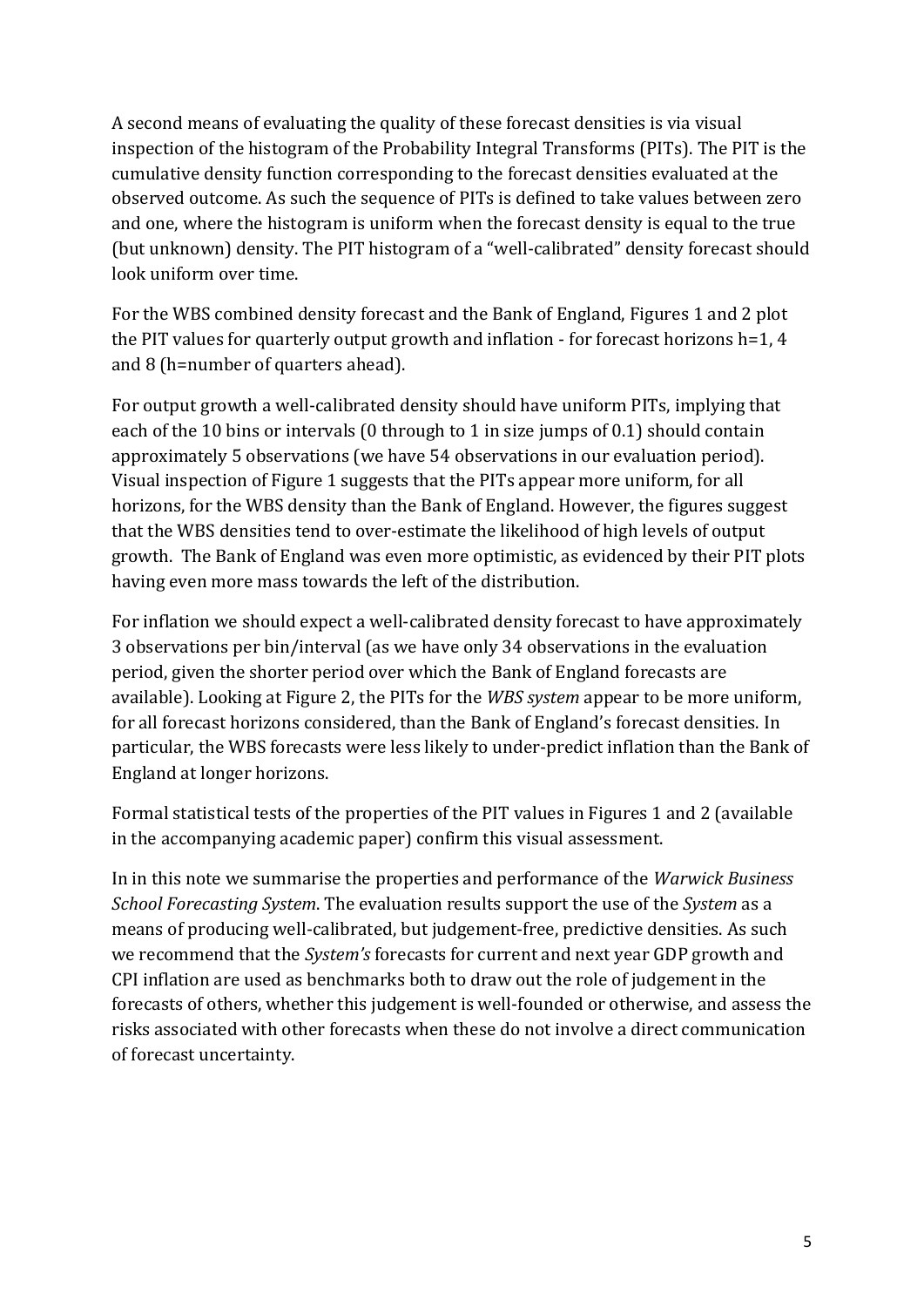

Figure 1: Evaluating Density Forecast Calibration for Output Growth (against the second monthly release of GDP): Histograms of Probability Integral Transforms

Note: Well calibrated density forecasts have the property that the frequency in each bin should be approximately equal to five. Forecasts computed from 1999Q1 up to 2012Q2.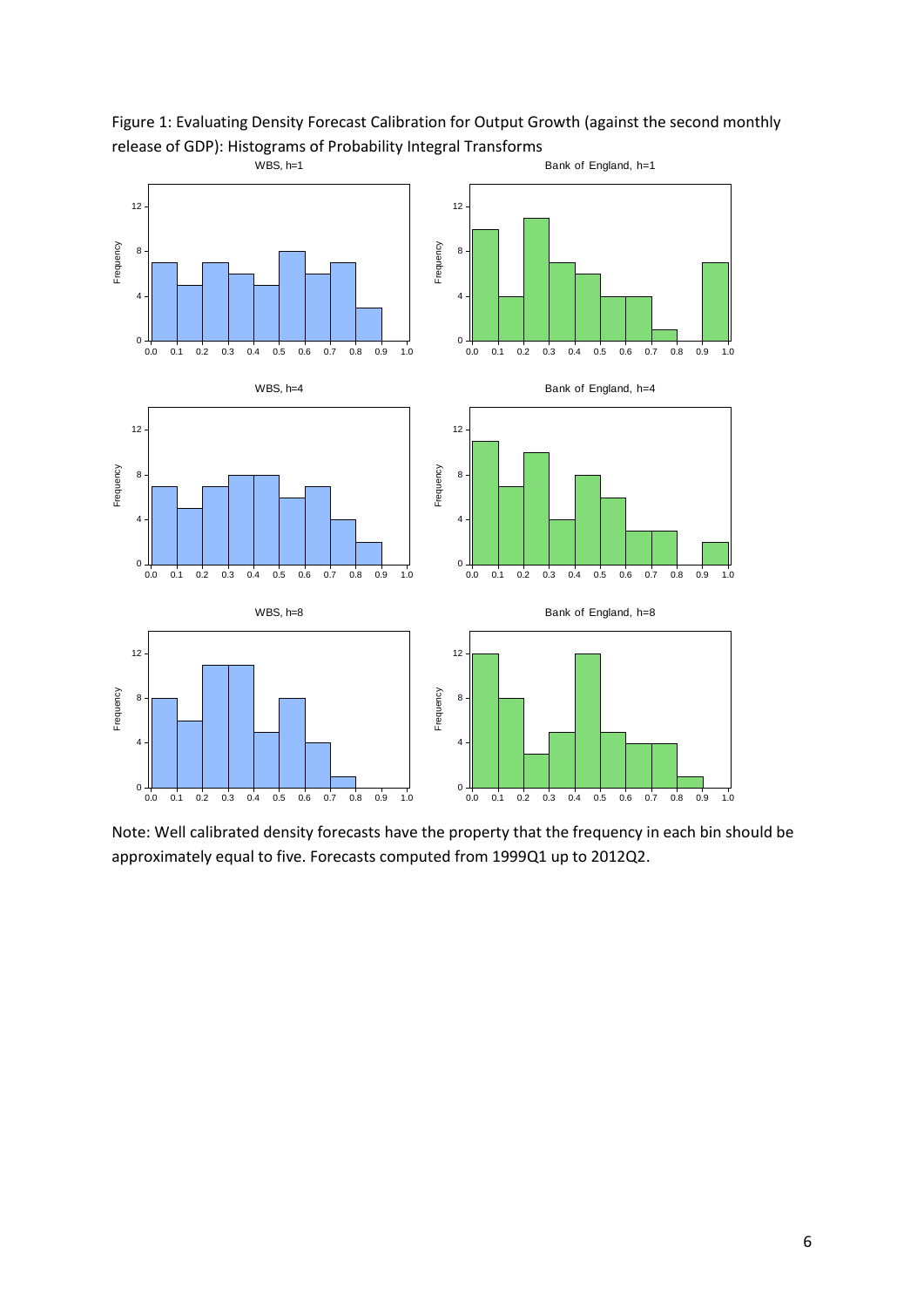Figure 2: Evaluating Density Forecast Calibration for Inflation: Histograms of Probability Integral Transforms



Note: Well calibrated density forecasts have the property that the frequency in each bin should be approximately equal to three. Forecasts computed from 2004Q1 up to 2012Q2.